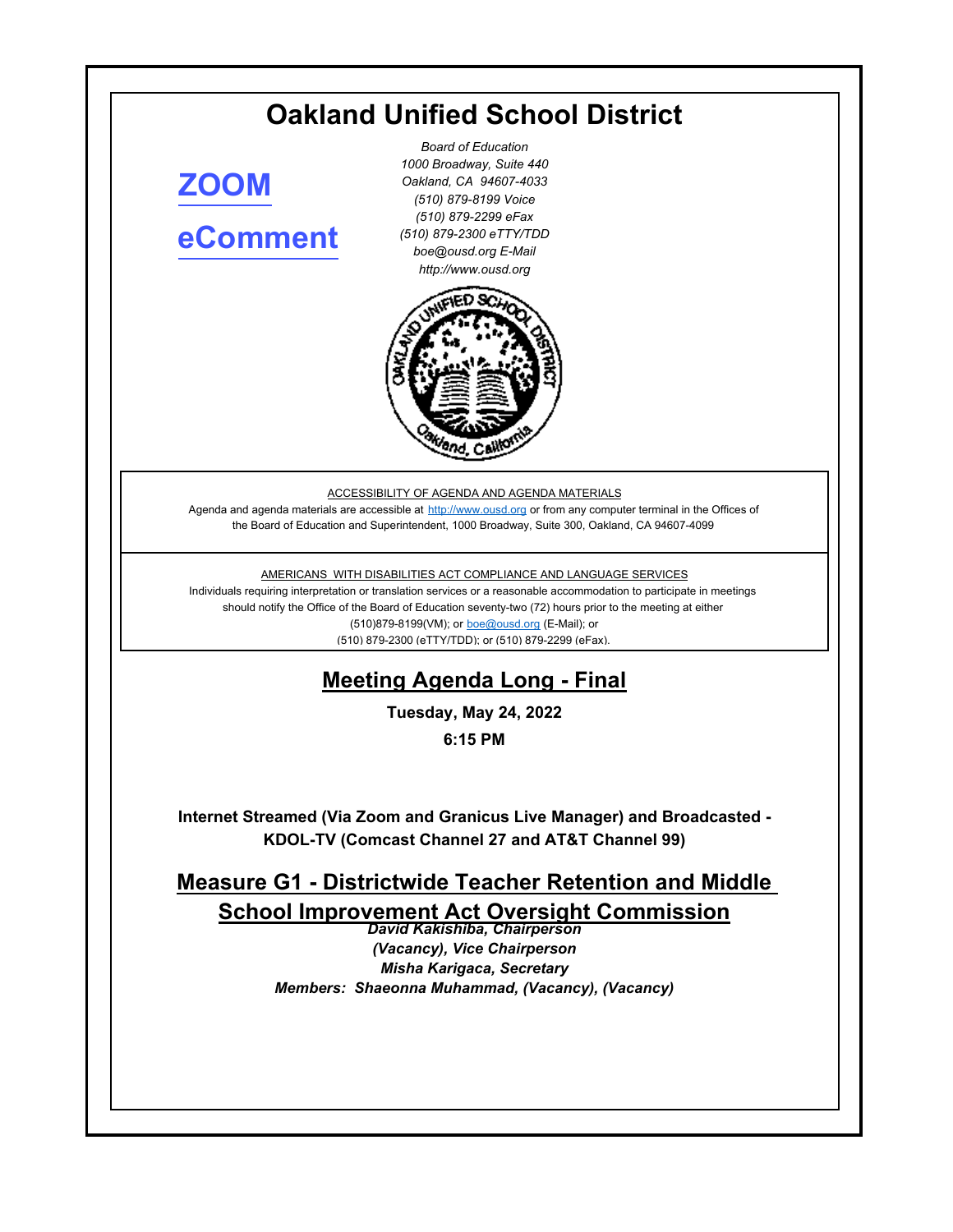LEY CUMPLIMIENTO PARA AMERICANOS CON DISCAPACIDADES Y SERVICIO DE IDIOMAS Personas que requieran servicios de traducción o interpretación o facilidades razonables para participar en juntas deberán notificar a la Oficina de la Mesa Directiva de Educación setenta y dos (72) horas antes de la junta ya sea al (510)879-8199(VM); o boe@ousd.org (E-Mail); o (510) 879-2300 (eTTY/TDD); o (510) 879-2299 (eFax).

#### 美国残障人士法案條例遵守及語言服務

個别人士需要傳譯及翻譯服務或有合理安排去參與會議的應該在舉行會議之前的七十二(72)小時通知教育委員 會。請致電(510)879-8199(留言);或 boe@ousd.org (電郵) ;或(510) 879-2300 (電子文字電話/聽障專用電信 設備 (eTTY/TDD));或(510) 879-2299 (電子圖文傳真 (eFax))。

#### TUẦN HÀNH ĐẠO LUẬT NGƯỜI MỸ KHUYẾT TẤT VÀ DỊCH THUẬT

Những người nào cần thông ngôn hay phiên dịch hay một sắp xếp hợp lý nào để tham gia các buổi họp phải thông báo Văn phòng của Hội đồng Giáo dục bảy mươi hai (72) tiếng đồng hồ trước buổi họp, số điện thoại (510)879-8199 (VM); hay là boe@ousd.org (E-Mail); hay là (510) 879-2300 (eTTY/TDD); hay là số (510) 879-2299 (eFax).

### សេវាបកប្រែភាសា និងការអនុលោមតាមច្បាប់ជនជាតិអាមេរិកាំងពិការ

អកណាដែលត្រូវការសេវាបកប្រែភាសាដោយផ្ទាល់មាត់ ឬជាលាយលក្ខអក្សរ ឬត្រូវការការជួយសម្រះសម្រលយ៉ាងសមរម្យ មួយ ដើម្បីចូលរួមក្នុងកិច្ចប្រជុំនានានោះ ត្រវង្គល់ដំណឹងទៅកាន់ទីការិយាល័យនៃក្រមប្រឹក្សាអប់រំ ឱ្យបានចិតសិបពី (72) ម៉ោង មុនកិច្ចប្រជុំ តាមរយៈទូរស័ព្ទ:លេខ <u>(510) 879-8199</u> បុតាមរយៈអ៊ីមែល <u>boe@ousd.org</u> បុទូរស័ព្ទ eTTY/TDD លេខ (510) 879-2300 ប៊ូទូសារលេខ (510) 879-2299។

الامتثال لقانون الأمريكيين نو ي الإعاقات (ADA) وتوفير الخدمات اللغوية من يحتاج إلى خدمات الترجمة المكتوبة أو خدمات الترجمة الفورية أو الترتيبات التيسيرية المعفّولة لكي يساهم في الإجتماعات فالمرجو منه إبلاغ مكتب إدارة التعليم إثنين وسبعين (72) ساعة قبل الإجتماع بوسيلة من الوسائل التالية: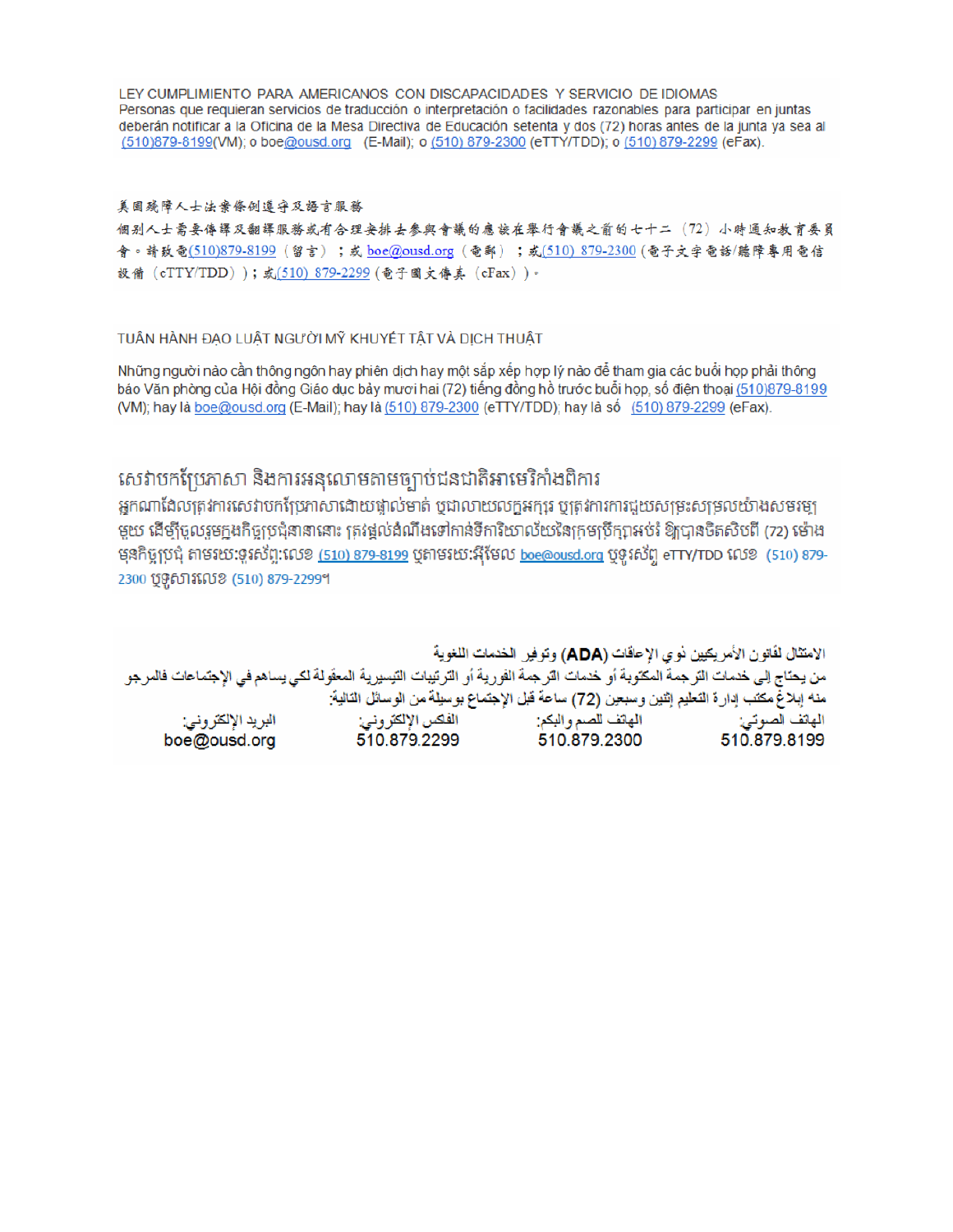#### **NOTICE – EXCLUSIVELY VIRTUAL MEETING**

*Pursuant to Assembly Bill No. 361 and Resolution No. 2122-0014G (Making Certain Findings Necessary To Permit Virtual Meetings In Specified Circumstances), this meeting is being held virtually. The member of the legislative body, as well as the attending District staff, will join the meeting via phone/video conference and no teleconference locations need be posted.* 

*• Zoom: To view by Zoom, please click https://ousd.zoom.us/j/84989922534 on or after the Noticed meeting time. Instructions on how to join a meeting by video conference are available at: https://support.zoom.us/hc/en-us/articles/201362193 -Joining-a-Meeting.*

*• Phone: To listen by phone (via Zoom), please do the following on or after the Noticed meeting time: call (669) 900-9128, then enter Webinar ID 849 8992 2534, then press "#". If asked for a participant id or code, press #. Instructions on how to join a meeting by phone are available at:*

*https://support.zoom.us/hc/en-us/articles/201362663 - Joining-a-meeting-by-phone.*

*• To view the Measure G1 - Districtwide Teacher Retention and Middle School Improvement Act Oversight Commission meeting from the District's Home Page - Upcoming Events & Live Meeting Video, please select the meeting name and click on the "In Progress" link under Video or go to the Legislative Information Center (under Board of Education on Home Page)>Calendar Tab>Calendar>Today>Measure G1 - Districtwide Teacher Retention and Middle School Improvement Act Oversight Commission>"In Progress" link under Video.*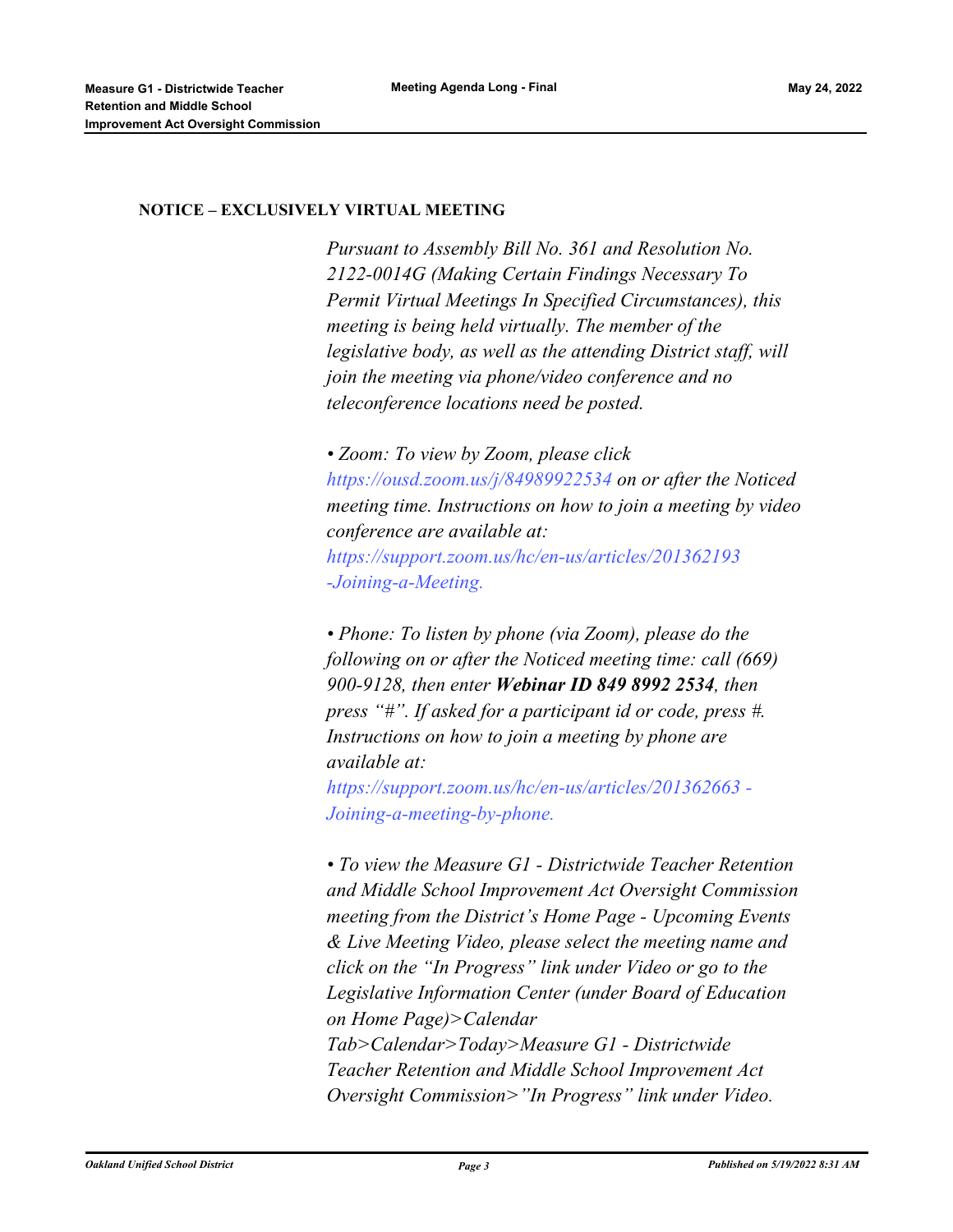#### **NOTICE – EXCLUSIVELY VIRTUAL MEETING (CONTINUED)**

*There are two ways within the times allotted for public comment on the Agenda:* 

*• To comment by Zoom, click the "Raise Your Hand" button to request to speak when Public Comment is being taken on the eligible Agenda item. You will be called on (by the name you logged in with), unmuted and allowed to make public comment. After the allotted time, you will then be remuted. Instructions on how to "Raise Your Hand" is available at:*

*https://support.zoom.us/hc/en-us/articles/205566129 -RaiseHand-In-Webinar.*

*• To comment by phone (via Zoom), press "\*9" to "Raise Your Hand" to request to speak when Public Comment is being taken on the eligible Agenda Item. You will be called on (by the Area Code and the last three digits of your phone number), unmuted and allowed to make public comment. After the allotted time, you will then be re-muted. Instructions of how to raise your hand by phone are available at:*

*https://support.zoom.us/hc/en-us/articles/201362663-Joinin g-a-meeting-by-phone. In addition, members of the public may submit written comments for a posted Measure G1 - Districtwide Teacher Retention and Middle School Improvement Act Oversight Commission Agenda Item, before a meeting or while a meeting is "In Progress," from the District's Home Page - Upcoming Events & Live Meeting Video by selecting Measure G1 - Districtwide Teacher Retention and Middle School Improvement Act Oversight Commission Agenda "eComment" or from the Legislative Information Center, as follows:*

*• If before Sunday, click Calendar Tab>Next Week>Measure G1 - Districtwide Teacher Retention and*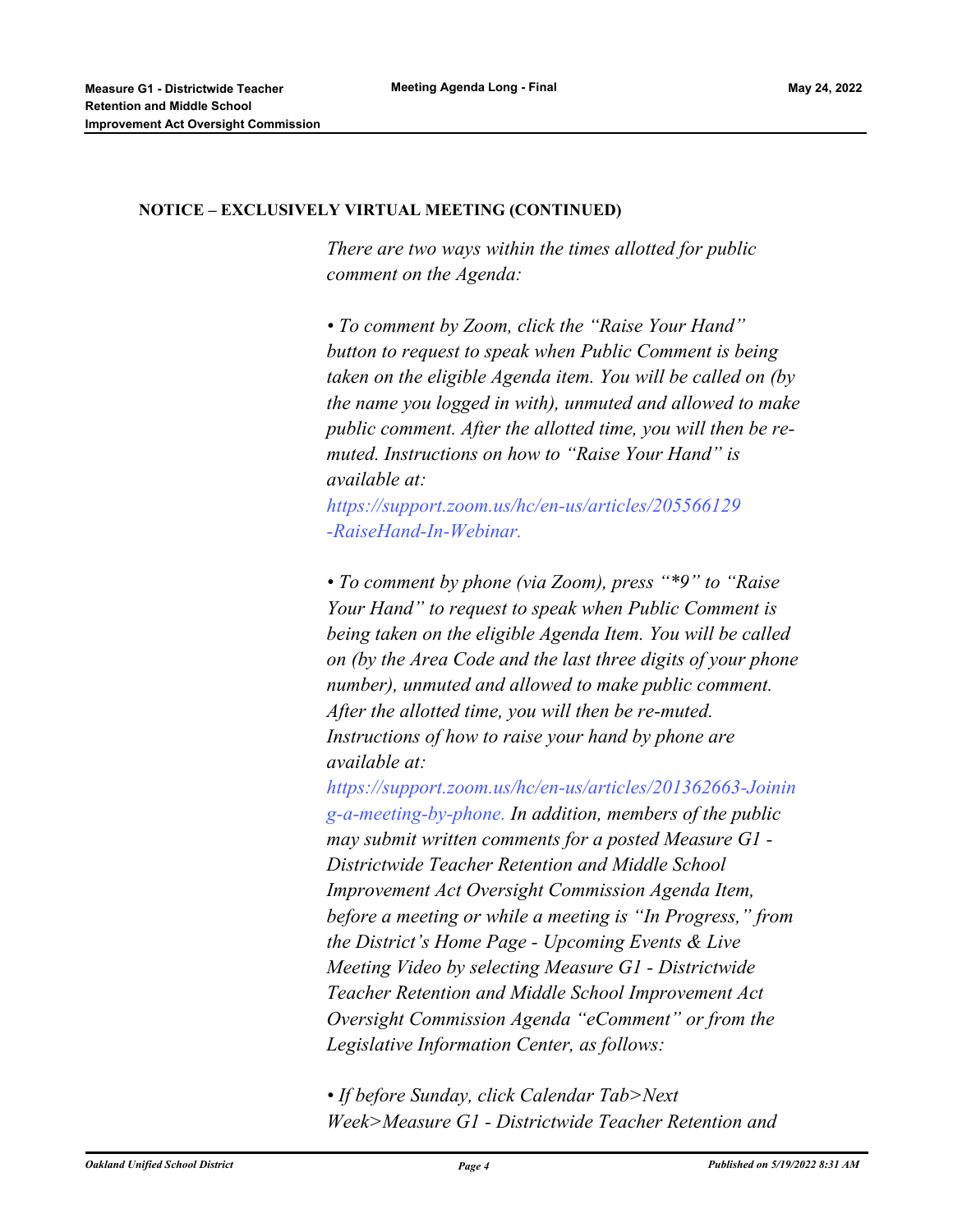*Middle School Improvement Act Oversight Commission>eComment* 

*• If Sunday or thereafter up to day before Meeting, click Calendar Tab>This Week>Measure G1 - Districtwide Teacher Retention and Middle School Improvement Act Oversight Commission>eComment*

*• If day of Meeting, click Calendar Tab>Today>Measure G1 - Districtwide Teacher Retention and Middle School Improvement Act Oversight Commission>eComment Or "eComment" in bold on the cover page of the Agenda. Written comments made on an eligible Agenda item, upon clicking of the Submit Button, are immediately sent via email to all members of the legislative body and key staff supporting the legislative body. Each eComment is a public record.*

#### **BOARD BYLAW 9131 - MEASURE G1 - DISTRICTWIDE TEACHER RETENTION AND MIDDLE SCHOOL IMPROVEMENT ACT OVERSIGHT COMMISSION CHARGE OR RESPONSIBILITIES**

*The Measure G1 – Districtwide Teacher Retention and Middle School Improvement Act Oversight Commission shall advise and report to the Board of Education and shall be responsible for (a) oversight of proper allocation and use of all parcel tax monies, (b) reviewing annual independent audit reports, and (c) submitting recommendations to the Board of Education for any new or modified policies and administrative regulations to ensure the Oakland Unified School District's compliance with the requirements and intent of Measure G1.*

#### **A. Call to Order**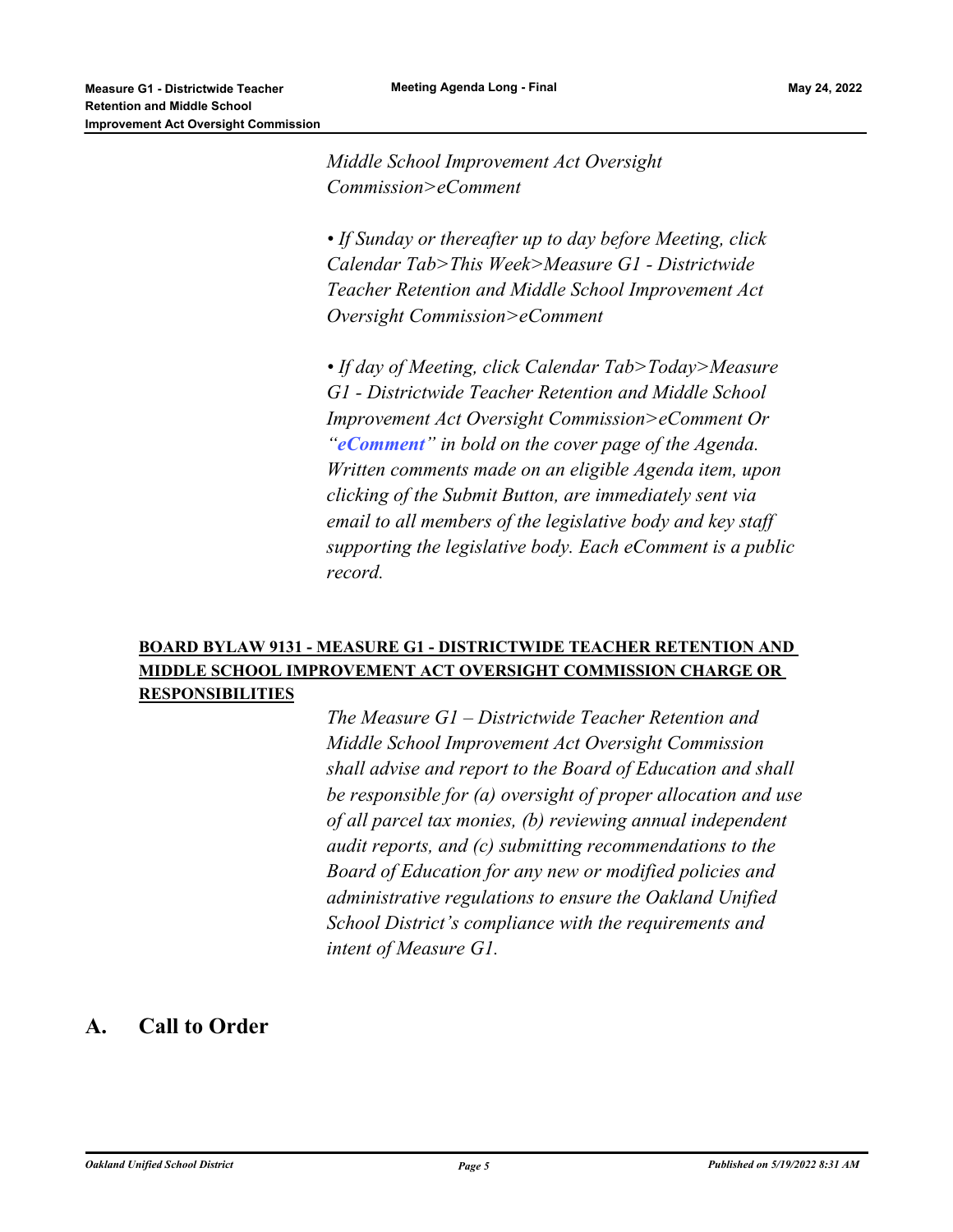#### **B. Roll Call**

### **C. Speaker Request Cards/Modification(s) To Agenda**

*Submission of Speaker Cards in the traditional manner is N/A, given this meeting is Virtual, during the COVID-19 Public Health Emergency. See the above NOTICE - EXCLUSIVELY VIRTUAL MEETING - COVID-19 PUBLIC HEALTH EMERGENCY for instructions on how to request to speak during this meeting.*

*Modification(s) to the Agenda, by the Measure G1 Commission, allows for any change in the printed Order of Business including, but not limited to, an announcement that an Item or Legislative File will be considered out of Agenda printed order, that consideration of an Item has been withdrawn, postponed, rescheduled or "pulled" or taken off of the General Consent Report for separate discussion and/or possible action.*

#### **D. Adoption of Commission Minutes**

**[22-1396](http://ousd.legistar.com/gateway.aspx?m=l&id=/matter.aspx?key=55690) Measure G1 - Districtwide Teacher Retention and Middle School Improvement Oversight Commission – April 26, 2022 ■ D.-1** 

> Approval by the Measure G1 Commission of its Regular Meeting Minutes of April 26, 2022.

[22-1396 Measure G1 - Districtwide Teacher Retention and Middle](https://ousd.legistar.com/View.ashx?M=M&ID=958338&GUID=CAAA85C1-16FF-4361-BF90-667DB1EE16FB) School Improvement Oversight Commission – April 26, 2022 *Attachments:*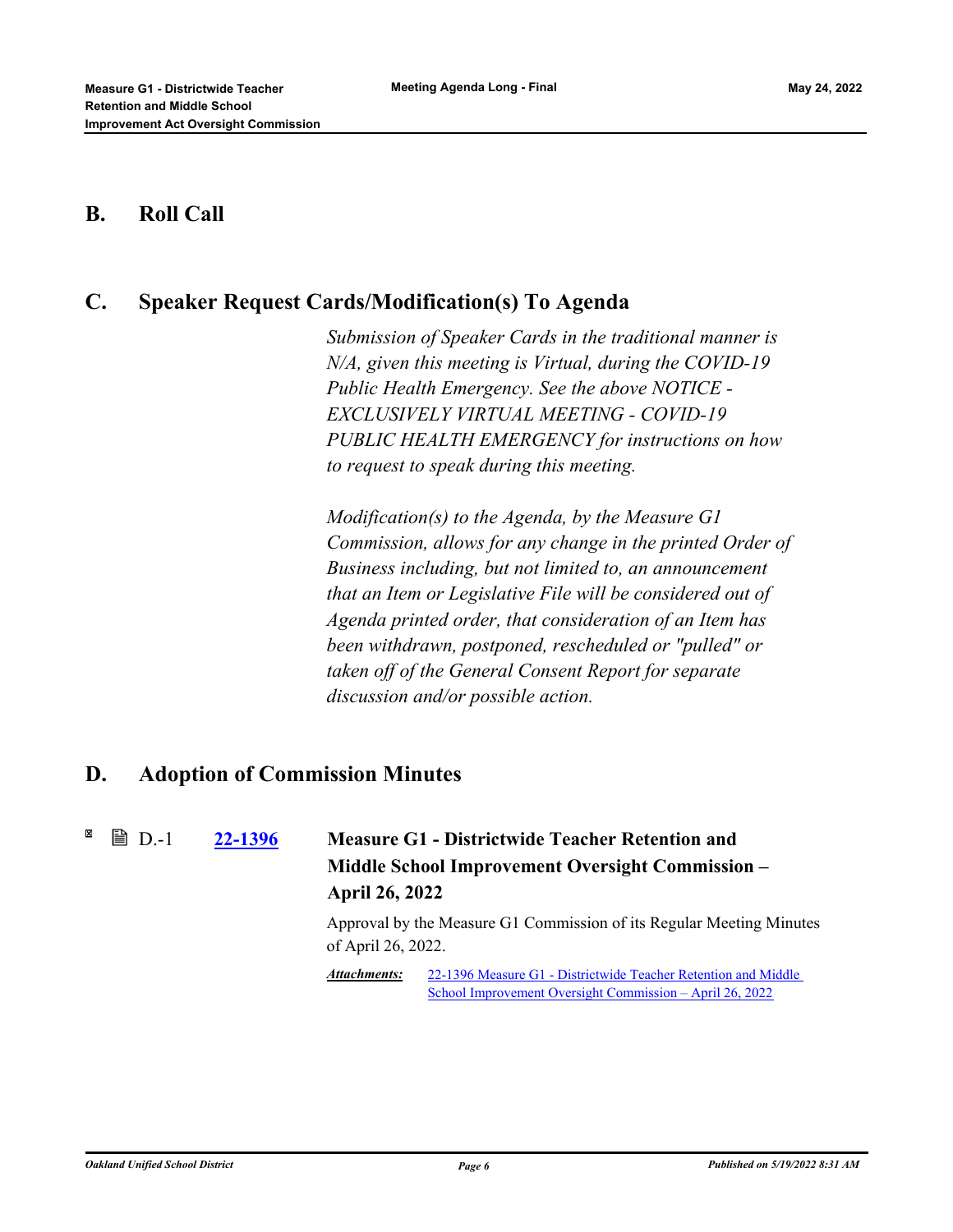# **E. Adoption of the Commission General Consent Report**

*"Adoption of the Commission General Consent Report" means that all items appearing under this topic are approved in one motion unless a Member of the Commission requests that an item be removed and voted on separately or otherwise acted upon. Generally, these items are routine in nature, and are acted upon in one motion to conserve time and permit focus on other-than-routine legislative items on the Agenda.*

#### **[22-1397](http://ousd.legistar.com/gateway.aspx?m=l&id=/matter.aspx?key=55691) Measure G1 - Districtwide Teacher Retention and Middle School Improvement Act Oversight Commission - ASCEND Charter School Grant Application - School Year 2022 – 2023 ■ E.-1**

Approval by the Measure G1 - Districtwide Teacher Retention and Middle School Improvement Act Oversight Commission of ASCEND Charter School Grant Application for School Year 2022 - 2023 in an amount not to exceed \$94,399.64.

22-1397 Measure G1 - Districtwide Teacher Retention and Middle [School Improvement Act Oversight Commission - ASCEND Charter](http://ousd.legistar.com/gateway.aspx?M=F&ID=104557.pdf)  School Grant Application - School Year 2022 – 2023 *Attachments:*

**[22-1398](http://ousd.legistar.com/gateway.aspx?m=l&id=/matter.aspx?key=55692) Measure G1 - Districtwide Teacher Retention and Middle School Improvement Act Oversight Commission - Aspire Golden State College Preparatory Academy Grant Application - School Year 2022 – 2023 ■ E.-2** 

> Approval by the Measure G1 - Districtwide Teacher Retention and Middle School Improvement Act Oversight Commission of Aspire Golden State College Preparatory Academy Grant Application for School Year 2022 - 2023 in an amount not to exceed \$131,162.14.

22-1398 Measure G1 - Districtwide Teacher Retention and Middle School Improvement Act Oversight Commission - Aspire Golden [State College Preparatory Academy Grant Application - School Year](http://ousd.legistar.com/gateway.aspx?M=F&ID=104558.pdf)   $2022 - 2023$ *Attachments:*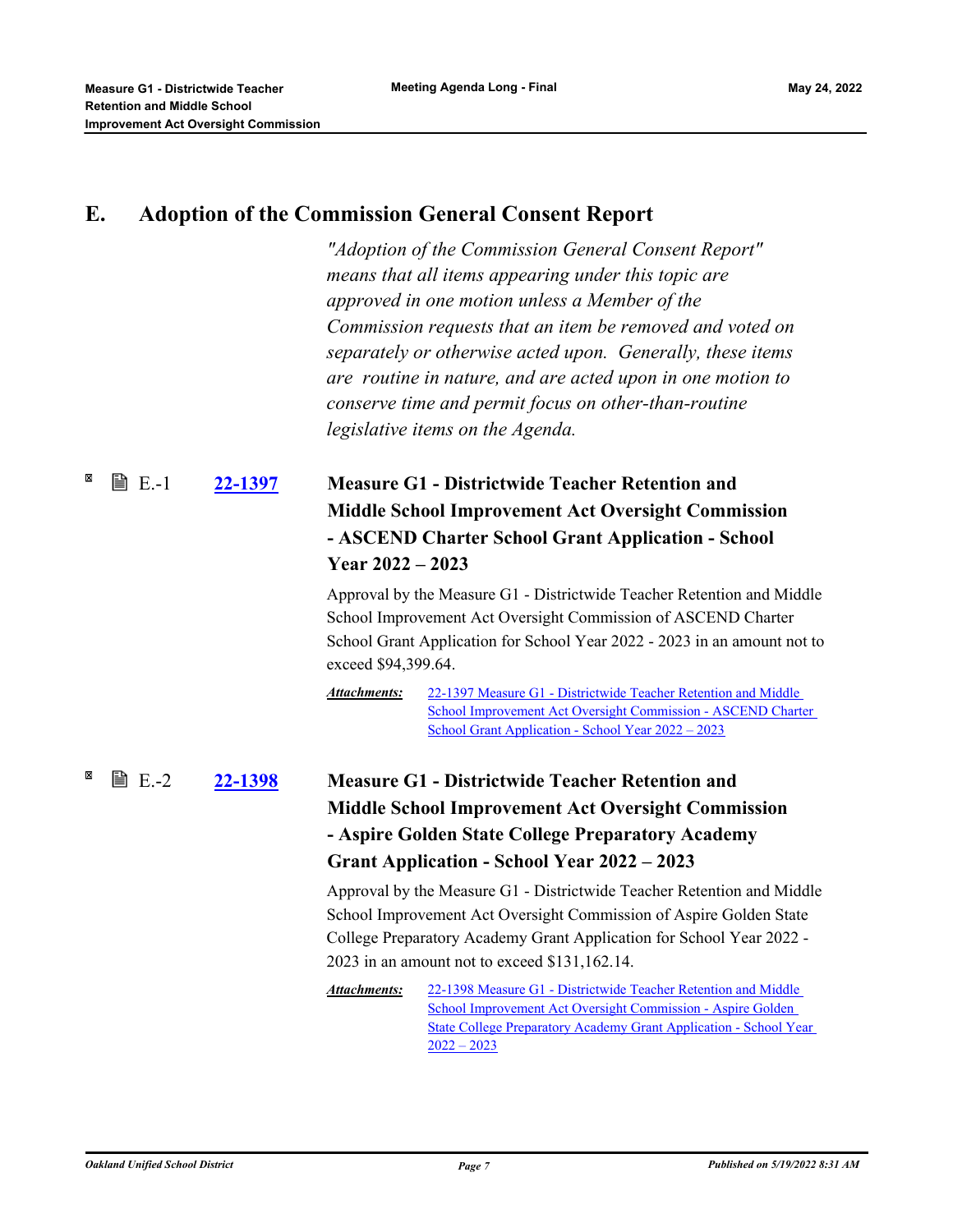| × | <b>■ E.-3</b> | <u>22-1399</u> | <b>Measure G1 - Districtwide Teacher Retention and</b><br><b>Middle School Improvement Act Oversight Commission</b><br>- Aspire Lionel Wilson College Preparatory Academy<br><b>Grant Application - School Year 2022 - 2023</b><br>Approval by the Measure G1 - Districtwide Teacher Retention and Middle<br>School Improvement Act Oversight Commission of Aspire Lionel Wilson<br>College Preparatory Academy Grant Application for School Year 2022 -<br>2023 in an amount not to exceed 109,394.18.<br><b>Attachments:</b><br>22-1399 Measure G1 - Districtwide Teacher Retention and Middle<br>School Improvement Act Oversight Commission - Aspire Lionel<br>Wilson College Preparatory Academy Grant Application - School<br>$Year 2022 - 2023$ |
|---|---------------|----------------|--------------------------------------------------------------------------------------------------------------------------------------------------------------------------------------------------------------------------------------------------------------------------------------------------------------------------------------------------------------------------------------------------------------------------------------------------------------------------------------------------------------------------------------------------------------------------------------------------------------------------------------------------------------------------------------------------------------------------------------------------------|
| × | <b>■ E.-4</b> | <u>22-1400</u> | <b>Measure G1 - Districtwide Teacher Retention and</b><br><b>Middle School Improvement Act Oversight Commission</b><br>- Bay Area Technology School Grant Application -<br><b>School Year 2022 - 2023</b><br>Approval by the Measure G1 - Districtwide Teacher Retention and Middle<br>School Improvement Act Oversight Commission of Bay Area Technology<br>School Grant Application for School Year 2022 - 2023 in an amount not to<br>exceed \$69,035.23.<br><b>Attachments:</b><br>22-1400 Measure G1 - Districtwide Teacher Retention and Middle<br>School Improvement Act Oversight Commission - Bay Area<br>Technology School Grant Application - School Year 2022 - 2023                                                                       |
| × | <b>■ E.-5</b> | <u>22-1401</u> | <b>Measure G1 - Districtwide Teacher Retention and</b><br><b>Middle School Improvement Act Oversight Commission</b><br>- Coliseum College Preparatory Academy Grant<br><b>Application - School Year 2022 – 2023</b><br>Approval by the Measure G1 - Districtwide Teacher Retention and Middle<br>School Improvement Act Oversight Commission of Coliseum College<br>Preparatory Academy Grant Application for School Year 2022 - 2023 in<br>an amount not to exceed \$224,606.98.<br><b>Attachments:</b><br>22-1401 Measure G1 - Districtwide Teacher Retention and Middle<br>School Improvement Act Oversight Commission - Coliseum College<br>Preparatory Academy Grant Application - School Year 2022 – 2023                                        |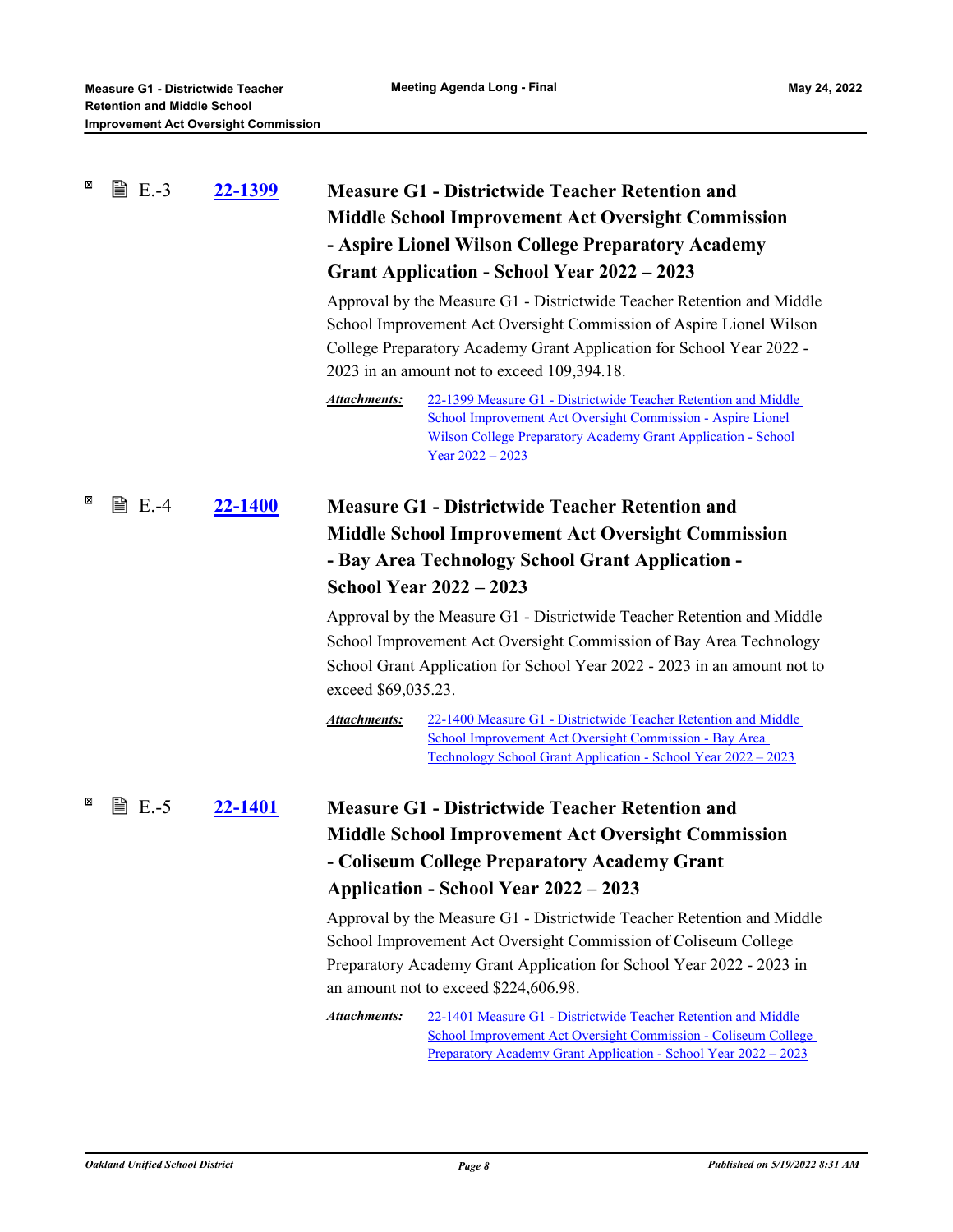| × | 窅<br>$E.-6$   | 22-1402        |                                                           | <b>Measure G1 - Districtwide Teacher Retention and</b>                                                                                                                                                                                                       |
|---|---------------|----------------|-----------------------------------------------------------|--------------------------------------------------------------------------------------------------------------------------------------------------------------------------------------------------------------------------------------------------------------|
|   |               |                | <b>Middle School Improvement Act Oversight Commission</b> |                                                                                                                                                                                                                                                              |
|   |               |                |                                                           | - Community School for Creative Education Grant                                                                                                                                                                                                              |
|   |               |                |                                                           | Application - School Year 2022 – 2023                                                                                                                                                                                                                        |
|   |               |                |                                                           | Approval by the Measure G1 - Districtwide Teacher Retention and Middle<br>School Improvement Act Oversight Commission of Community School for<br>Creative Education Grant Application for School Year 2022 - 2023 in an<br>amount not to exceed \$35,682.65. |
|   |               |                | <b>Attachments:</b>                                       | 22-1402 Measure G1 - Districtwide Teacher Retention and Middle<br>School Improvement Act Oversight Commission - Community School<br>for Creative Education Grant Application - School Year 2022 - 2023                                                       |
| × | t E.-7        | <u>22-1403</u> |                                                           | <b>Measure G1 - Districtwide Teacher Retention and</b>                                                                                                                                                                                                       |
|   |               |                |                                                           | <b>Middle School Improvement Act Oversight Commission</b>                                                                                                                                                                                                    |
|   |               |                |                                                           | - Downtown Charter Academy Grant Application -                                                                                                                                                                                                               |
|   |               |                |                                                           | <b>School Year 2022 - 2023</b>                                                                                                                                                                                                                               |
|   |               |                | to exceed \$133,253.10.                                   | Approval by the Measure G1 - Districtwide Teacher Retention and Middle<br>School Improvement Act Oversight Commission of Downtown Charter<br>Academy Grant Application for School Year 2022 - 2023 in an amount not                                          |
|   |               |                | <b>Attachments:</b>                                       | 22-1403 Measure G1 - Districtwide Teacher Retention and Middle<br>School Improvement Act Oversight Commission - Downtown Charter<br>Academy Grant Application - School Year 2022 - 2023                                                                      |
| × | <b>■ E.-8</b> | <u>22-1404</u> |                                                           | <b>Measure G1 - Districtwide Teacher Retention and</b>                                                                                                                                                                                                       |
|   |               |                |                                                           | <b>Middle School Improvement Act Oversight Commission</b>                                                                                                                                                                                                    |
|   |               |                |                                                           | - Edna Brewer Middle School Grant Application -                                                                                                                                                                                                              |
|   |               |                |                                                           | <b>School Year 2022 - 2023</b>                                                                                                                                                                                                                               |
|   |               |                | exceed \$235,184.04.                                      | Approval by the Measure G1 - Districtwide Teacher Retention and Middle<br>School Improvement Act Oversight Commission of Edna Brewer Middle<br>School Grant Application for School Year 2022 - 2023 in an amount not to                                      |
|   |               |                | <b>Attachments:</b>                                       | 22-1404 Measure G1 - Districtwide Teacher Retention and Middle<br>School Improvement Act Oversight Commission - Edna Brewer<br>Middle School Grant Application - School Year 2022 - 2023                                                                     |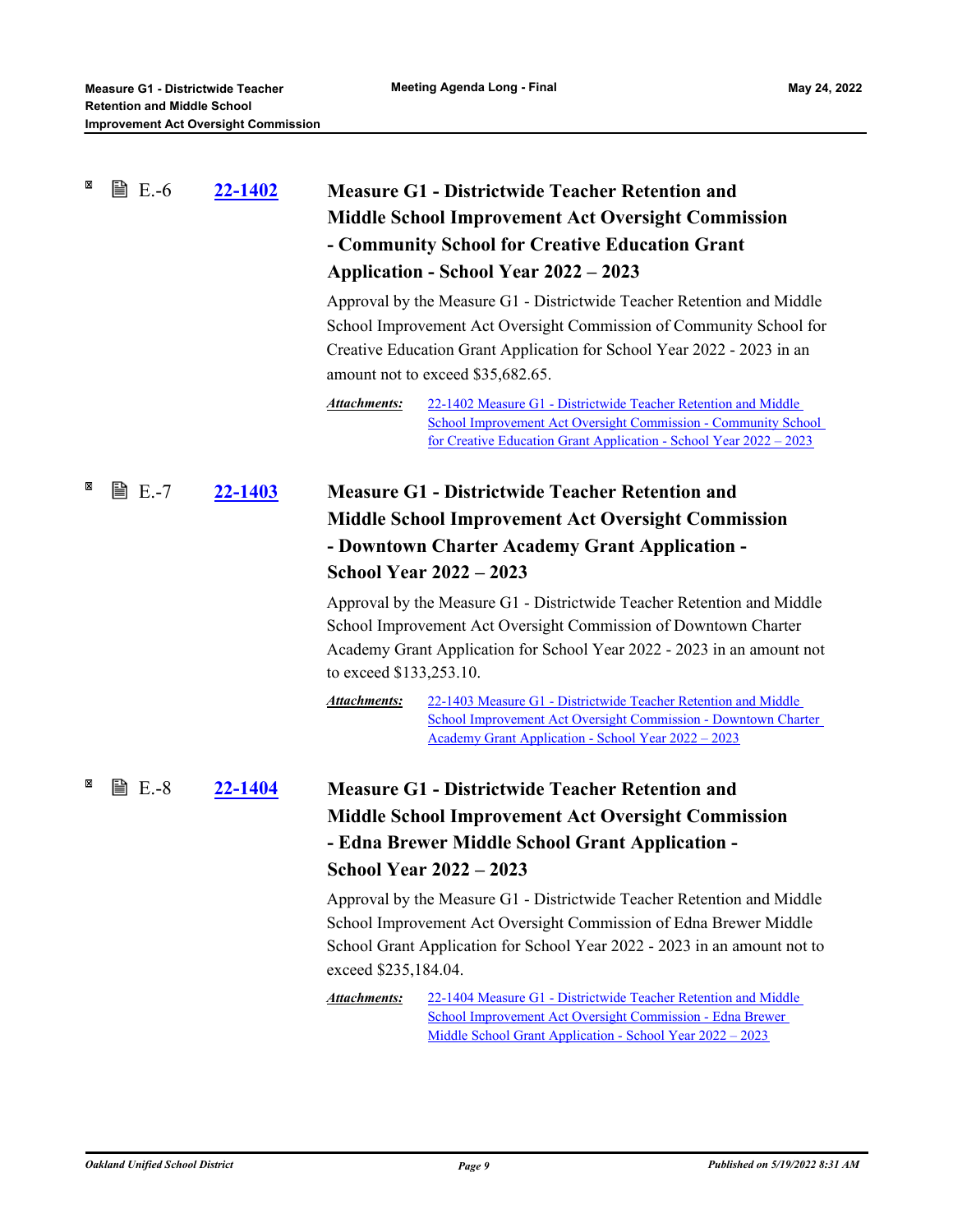| × | <b>■ E.-9</b>          | 22-1405        | exceed \$442,992.16.<br><b>Attachments:</b> | <b>Measure G1 - Districtwide Teacher Retention and</b><br><b>Middle School Improvement Act Oversight Commission</b><br>- Elmhurst United Middle School Grant Application -<br><b>School Year 2022 - 2023</b><br>Approval by the Measure G1 - Districtwide Teacher Retention and Middle<br>School Improvement Act Oversight Commission of Elmhurst United Middle<br>School Grant Application for School Year 2022 - 2023 in an amount not to<br>22-1405 Measure G1 - Districtwide Teacher Retention and Middle |
|---|------------------------|----------------|---------------------------------------------|---------------------------------------------------------------------------------------------------------------------------------------------------------------------------------------------------------------------------------------------------------------------------------------------------------------------------------------------------------------------------------------------------------------------------------------------------------------------------------------------------------------|
|   |                        |                |                                             | School Improvement Act Oversight Commission - Elmhurst United<br>Middle School Grant Application - School Year 2022 - 2023                                                                                                                                                                                                                                                                                                                                                                                    |
| × | $\triangleright$ E.-10 | 22-1406        |                                             | <b>Measure G1 - Districtwide Teacher Retention and</b>                                                                                                                                                                                                                                                                                                                                                                                                                                                        |
|   |                        |                |                                             | <b>Middle School Improvement Act Oversight Commission</b>                                                                                                                                                                                                                                                                                                                                                                                                                                                     |
|   |                        |                |                                             | - Envision Academy for Arts & Technology Grant                                                                                                                                                                                                                                                                                                                                                                                                                                                                |
|   |                        |                |                                             | Application - School Year 2022 – 2023                                                                                                                                                                                                                                                                                                                                                                                                                                                                         |
|   |                        |                |                                             | Approval by the Measure G1 - Districtwide Teacher Retention and Middle<br>School Improvement Act Oversight Commission of Envision Academy for<br>Arts & Technology Grant Application for School Year 2022 - 2023 in an<br>amount not to exceed \$44,985.36.                                                                                                                                                                                                                                                   |
|   |                        |                | <b>Attachments:</b>                         | 22-1406 Measure G1 - Districtwide Teacher Retention and Middle<br>School Improvement Act Oversight Commission - Envision Academy<br><u>for Arts &amp; Technology Grant Application - School Year 2022 – 2023</u>                                                                                                                                                                                                                                                                                              |
| ⊠ | <b>■ E.-11</b>         | <u>22-1407</u> |                                             | <b>Measure G1 - Districtwide Teacher Retention and</b>                                                                                                                                                                                                                                                                                                                                                                                                                                                        |
|   |                        |                |                                             | <b>Middle School Improvement Act Oversight Commission</b>                                                                                                                                                                                                                                                                                                                                                                                                                                                     |
|   |                        |                |                                             | - Greenleaf (TK8) Elementary School Grant Application                                                                                                                                                                                                                                                                                                                                                                                                                                                         |
|   |                        |                |                                             | - School Year 2022 – 2023                                                                                                                                                                                                                                                                                                                                                                                                                                                                                     |
|   |                        |                |                                             | Approval by the Measure G1 - Districtwide Teacher Retention and Middle<br>School Improvement Act Oversight Commission of Greenleaf (TK8)<br>Elementary School Grant Application for School Year 2022 - 2023 in an<br>amount not to exceed \$105,148.42.                                                                                                                                                                                                                                                       |
|   |                        |                | Attachments:                                | 22-1407 Measure G1 - Districtwide Teacher Retention and Middle<br>School Improvement Act Oversight Commission - Greenleaf (TK8)<br>Elementary School Grant Application - School Year 2022 - 2023                                                                                                                                                                                                                                                                                                              |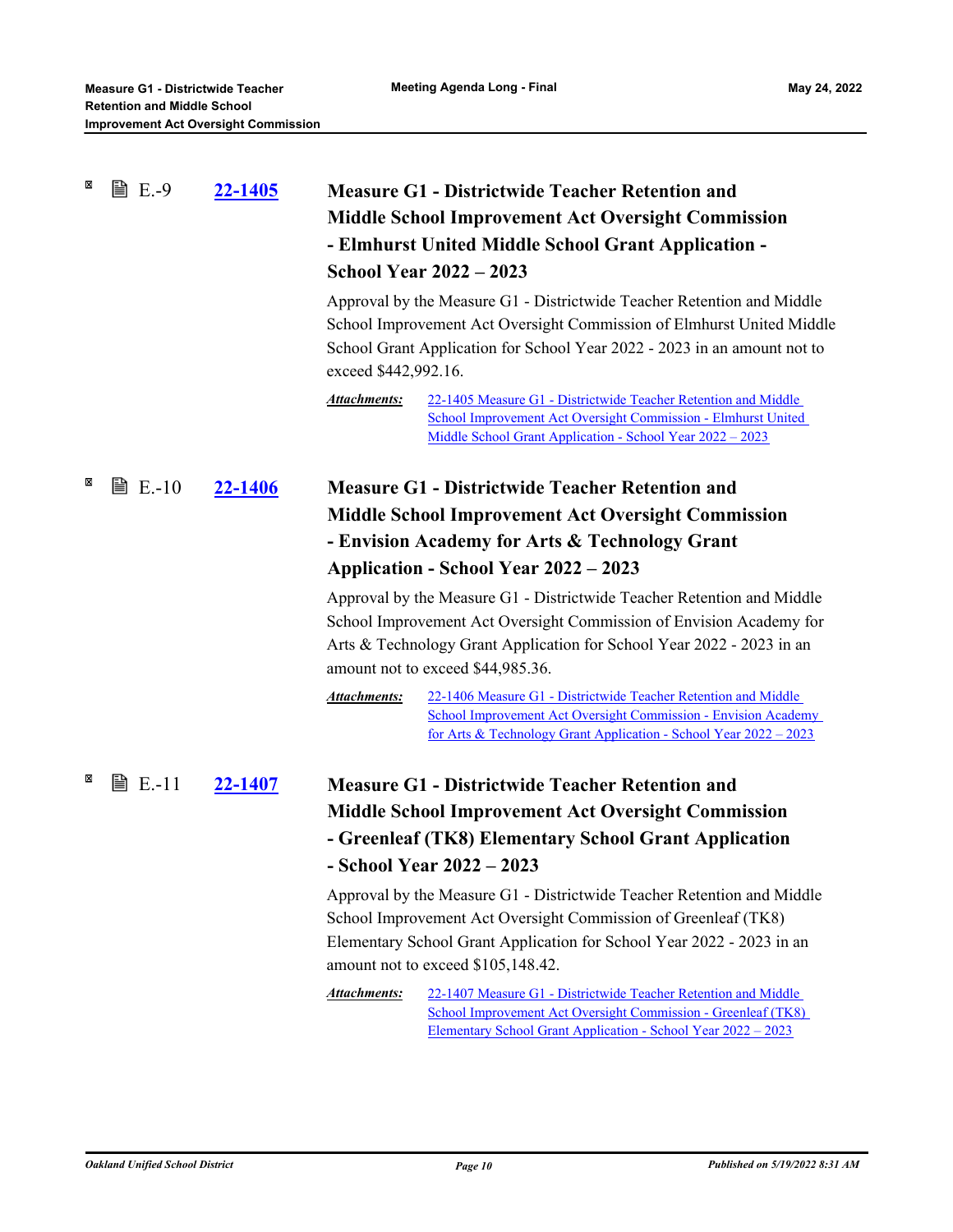| × | <b>■ E.-12</b> | 22-1408        | Year $2022 - 2023$<br>\$100,309.35.<br><b>Attachments:</b> | <b>Measure G1 - Districtwide Teacher Retention and</b><br><b>Middle School Improvement Act Oversight Commission</b><br>- KIPP Bridge Academy Grant Application - School<br>Approval by the Measure G1 - Districtwide Teacher Retention and Middle<br>School Improvement Act Oversight Commission of KIPP Bridge Academy<br>Grant Application for School Year 2022 - 2023 in an amount not to exceed |
|---|----------------|----------------|------------------------------------------------------------|-----------------------------------------------------------------------------------------------------------------------------------------------------------------------------------------------------------------------------------------------------------------------------------------------------------------------------------------------------------------------------------------------------|
|   |                |                |                                                            | 22-1408 Measure G1 - Districtwide Teacher Retention and Middle<br>School Improvement Act Oversight Commission - KIPP Bridge<br>Academy Grant Application - School Year 2022 - 2023                                                                                                                                                                                                                  |
| × | <b>■ E.-13</b> | 22-1409        |                                                            | <b>Measure G1 - Districtwide Teacher Retention and</b>                                                                                                                                                                                                                                                                                                                                              |
|   |                |                |                                                            | <b>Middle School Improvement Act Oversight Commission</b>                                                                                                                                                                                                                                                                                                                                           |
|   |                |                |                                                            | - Lazear Charter Academy Grant Application - School                                                                                                                                                                                                                                                                                                                                                 |
|   |                |                | Year $2022 - 2023$                                         |                                                                                                                                                                                                                                                                                                                                                                                                     |
|   |                |                | to exceed \$90,676.14.                                     | Approval by the Measure G1 - Districtwide Teacher Retention and Middle<br>School Improvement Act Oversight Commission of Lazear Charter<br>Academy Grant Application for School Year 2022 - 2023 in an amount not                                                                                                                                                                                   |
|   |                |                | <b>Attachments:</b>                                        | 22-1409 Measure G1 - Districtwide Teacher Retention and Middle<br>School Improvement Act Oversight Commission - Lazear Charter<br>Academy Grant Application - School Year 2022 - 2023                                                                                                                                                                                                               |
| × | <b>■ E.-14</b> | <u>22-1410</u> |                                                            | <b>Measure G1 - Districtwide Teacher Retention and</b>                                                                                                                                                                                                                                                                                                                                              |
|   |                |                |                                                            | <b>Middle School Improvement Act Oversight Commission</b>                                                                                                                                                                                                                                                                                                                                           |
|   |                |                | $-2023$                                                    | - LIFE Academy Grant Application - School Year 2022                                                                                                                                                                                                                                                                                                                                                 |
|   |                |                | \$102,659.70.                                              | Approval by the Measure G1 - Districtwide Teacher Retention and Middle<br>School Improvement Act Oversight Commission of LIFE Academy Grant<br>Application for School Year 2022 - 2023 in an amount not to exceed                                                                                                                                                                                   |
|   |                |                | <b>Attachments:</b>                                        | 22-1410 Measure G1 - Districtwide Teacher Retention and Middle<br>School Improvement Act Oversight Commission - LIFE Academy<br>Grant Application - School Year 2022 - 2023                                                                                                                                                                                                                         |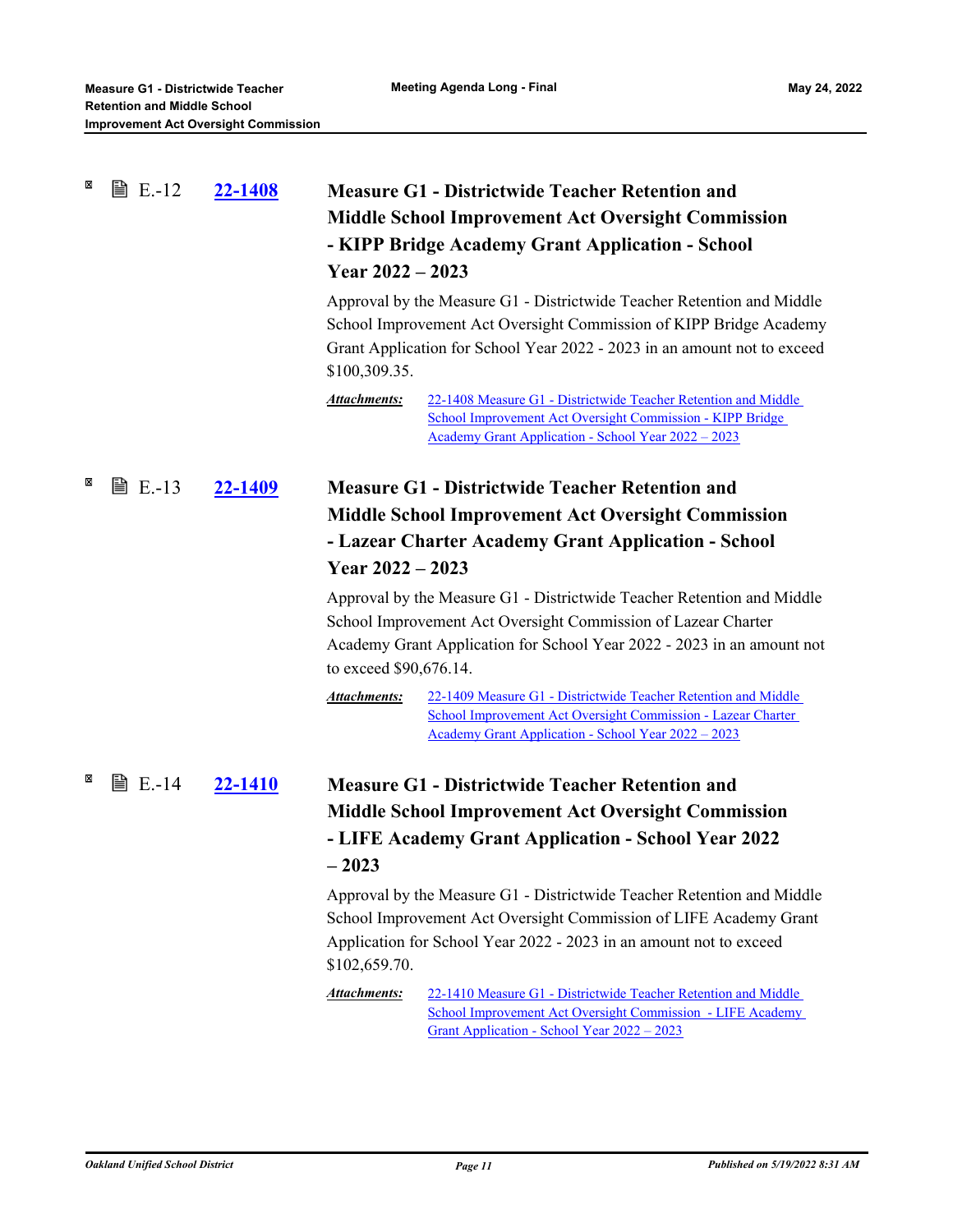| $\boldsymbol{\mathsf{x}}$<br><b>■ E.-15</b> | 22-1411        | <b>Measure G1 - Districtwide Teacher Retention and</b><br><b>Middle School Improvement Act Oversight Commission</b><br>- Lighthouse Community Charter School Grant<br>Application - School Year 2022 – 2023<br>Approval by the Measure G1 - Districtwide Teacher Retention and Middle<br>School Improvement Act Oversight Commission of Lighthouse Community<br>Charter School Grant Application for School Year 2022 - 2023 in an<br>amount not to exceed \$121,997.05.<br>22-1411 Measure G1 - Districtwide Teacher Retention and Middle<br>Attachments: |  |
|---------------------------------------------|----------------|------------------------------------------------------------------------------------------------------------------------------------------------------------------------------------------------------------------------------------------------------------------------------------------------------------------------------------------------------------------------------------------------------------------------------------------------------------------------------------------------------------------------------------------------------------|--|
|                                             |                | School Improvement Act Oversight Commission - Lighthouse<br><u> Community Charter School Grant Application - School Year 2022 -</u><br>2023                                                                                                                                                                                                                                                                                                                                                                                                                |  |
| ×<br><b>■ E.-16</b>                         | 22-1412        | <b>Measure G1 - Districtwide Teacher Retention and</b>                                                                                                                                                                                                                                                                                                                                                                                                                                                                                                     |  |
|                                             |                | <b>Middle School Improvement Act Oversight Commission</b>                                                                                                                                                                                                                                                                                                                                                                                                                                                                                                  |  |
|                                             |                | - Lodestar: A Lighthouse Community Public School                                                                                                                                                                                                                                                                                                                                                                                                                                                                                                           |  |
|                                             |                | <b>Grant Application - School Year 2022 - 2023</b>                                                                                                                                                                                                                                                                                                                                                                                                                                                                                                         |  |
|                                             |                | Approval by the Measure G1 - Districtwide Teacher Retention and Middle<br>School Improvement Act Oversight Commission of Lodestar: A Lighthouse<br>Community Public School Grant Application for School Year 2022 - 2023<br>in an amount not to exceed \$117,249.70.                                                                                                                                                                                                                                                                                       |  |
|                                             |                | <b>Attachments:</b><br>22-1412 Measure G1 - Districtwide Teacher Retention and Middle<br>School Improvement Act Oversight Commission - Lodestar: A<br><b>Lighthouse Community Public School Grant Application - School</b><br>$Year\,2022 - 2023$                                                                                                                                                                                                                                                                                                          |  |
| ×<br><b>■ E.-17</b>                         | <u>22-1413</u> | <b>Measure G1 - Districtwide Teacher Retention and</b>                                                                                                                                                                                                                                                                                                                                                                                                                                                                                                     |  |
|                                             |                | <b>Middle School Improvement Act Oversight Commission</b>                                                                                                                                                                                                                                                                                                                                                                                                                                                                                                  |  |
|                                             |                | - Melrose Leadership Academy Grant Application -                                                                                                                                                                                                                                                                                                                                                                                                                                                                                                           |  |
|                                             |                | <b>School Year 2022 - 2023</b>                                                                                                                                                                                                                                                                                                                                                                                                                                                                                                                             |  |
|                                             |                | Approval by the Measure G1 - Districtwide Teacher Retention and Middle<br>School Improvement Act Oversight Commission of Melrose Leadership<br>Academy Grant Application for School Year 2022 - 2023 in an amount not<br>to exceed \$60,973.64.                                                                                                                                                                                                                                                                                                            |  |
|                                             |                | <b>Attachments:</b><br>22-1413 Measure G1 - Districtwide Teacher Retention and Middle<br>School Improvement Act Oversight Commission - Melrose<br>Leadership Academy Grant Application - School Year 2022 - 2023                                                                                                                                                                                                                                                                                                                                           |  |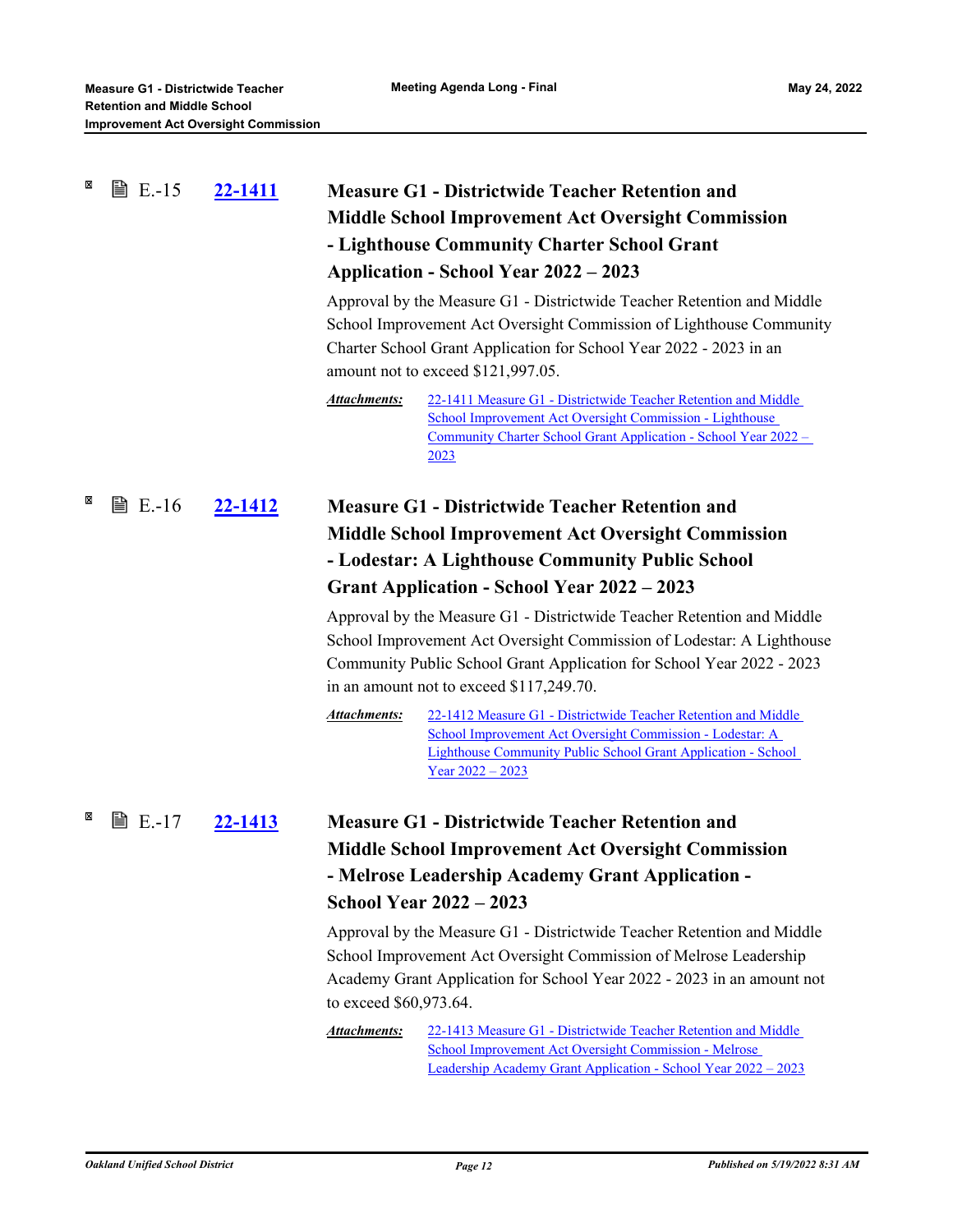| ×                         | <b>■ E.-18</b> | 22-1414 | <b>Measure G1 - Districtwide Teacher Retention and</b><br><b>Middle School Improvement Act Oversight Commission</b><br>- Montera Middle School Grant Application - School<br>Year $2022 - 2023$<br>Approval by the Measure G1 - Districtwide Teacher Retention and Middle<br>School Improvement Act Oversight Commission of Montera Middle School<br>Grant Application for School Year 2022 - 2023 in an amount not to exceed |                                                                                                                                                                                                                                                                                             |
|---------------------------|----------------|---------|-------------------------------------------------------------------------------------------------------------------------------------------------------------------------------------------------------------------------------------------------------------------------------------------------------------------------------------------------------------------------------------------------------------------------------|---------------------------------------------------------------------------------------------------------------------------------------------------------------------------------------------------------------------------------------------------------------------------------------------|
|                           |                |         | \$204,697.22.<br><b>Attachments:</b>                                                                                                                                                                                                                                                                                                                                                                                          | 22-1414 Measure G1 - Districtwide Teacher Retention and Middle<br>School Improvement Act Oversight Commission - Montera Middle<br>School Grant Application - School Year 2022 – 2023                                                                                                        |
| $\boldsymbol{\mathsf{x}}$ | <b>■ E.-19</b> | 22-1415 |                                                                                                                                                                                                                                                                                                                                                                                                                               | <b>Measure G1 - Districtwide Teacher Retention and</b><br><b>Middle School Improvement Act Oversight Commission</b><br>- Oakland Charter Academy Grant Application - School                                                                                                                 |
|                           |                |         | Year $2022 - 2023$                                                                                                                                                                                                                                                                                                                                                                                                            |                                                                                                                                                                                                                                                                                             |
|                           |                |         | to exceed \$141,016.79.                                                                                                                                                                                                                                                                                                                                                                                                       | Approval by the Measure G1 - Districtwide Teacher Retention and Middle<br>School Improvement Act Oversight Commission of Oakland Charter<br>Academy Grant Application for School Year 2022 - 2023 in an amount not                                                                          |
|                           |                |         | <b>Attachments:</b>                                                                                                                                                                                                                                                                                                                                                                                                           | 22-1415 Measure G1 - Districtwide Teacher Retention and Middle<br>School Improvement Act Oversight Commission - Oakland Charter<br>Academy Grant Application - School Year 2022 - 2023                                                                                                      |
| ×                         | <b>■ E.-20</b> | 22-1416 |                                                                                                                                                                                                                                                                                                                                                                                                                               | <b>Measure G1 - Districtwide Teacher Retention and</b>                                                                                                                                                                                                                                      |
|                           |                |         |                                                                                                                                                                                                                                                                                                                                                                                                                               | <b>Middle School Improvement Act Oversight Commission</b><br>- Oakland School for the Arts Grant Application -                                                                                                                                                                              |
|                           |                |         |                                                                                                                                                                                                                                                                                                                                                                                                                               | <b>School Year 2022 - 2023</b>                                                                                                                                                                                                                                                              |
|                           |                |         | exceed \$34,015.08.<br><b>Attachments:</b>                                                                                                                                                                                                                                                                                                                                                                                    | Approval by the Measure G1 - Districtwide Teacher Retention and Middle<br>School Improvement Act Oversight Commission of Oakland School for the<br>Arts Grant Application for School Year 2022 - 2023 in an amount not to<br>22-1416 Measure G1 - Districtwide Teacher Retention and Middle |
|                           |                |         |                                                                                                                                                                                                                                                                                                                                                                                                                               | School Improvement Act Oversight Commission - Oakland School<br>for the Arts Grant Application - School Year $2022 - 2023$                                                                                                                                                                  |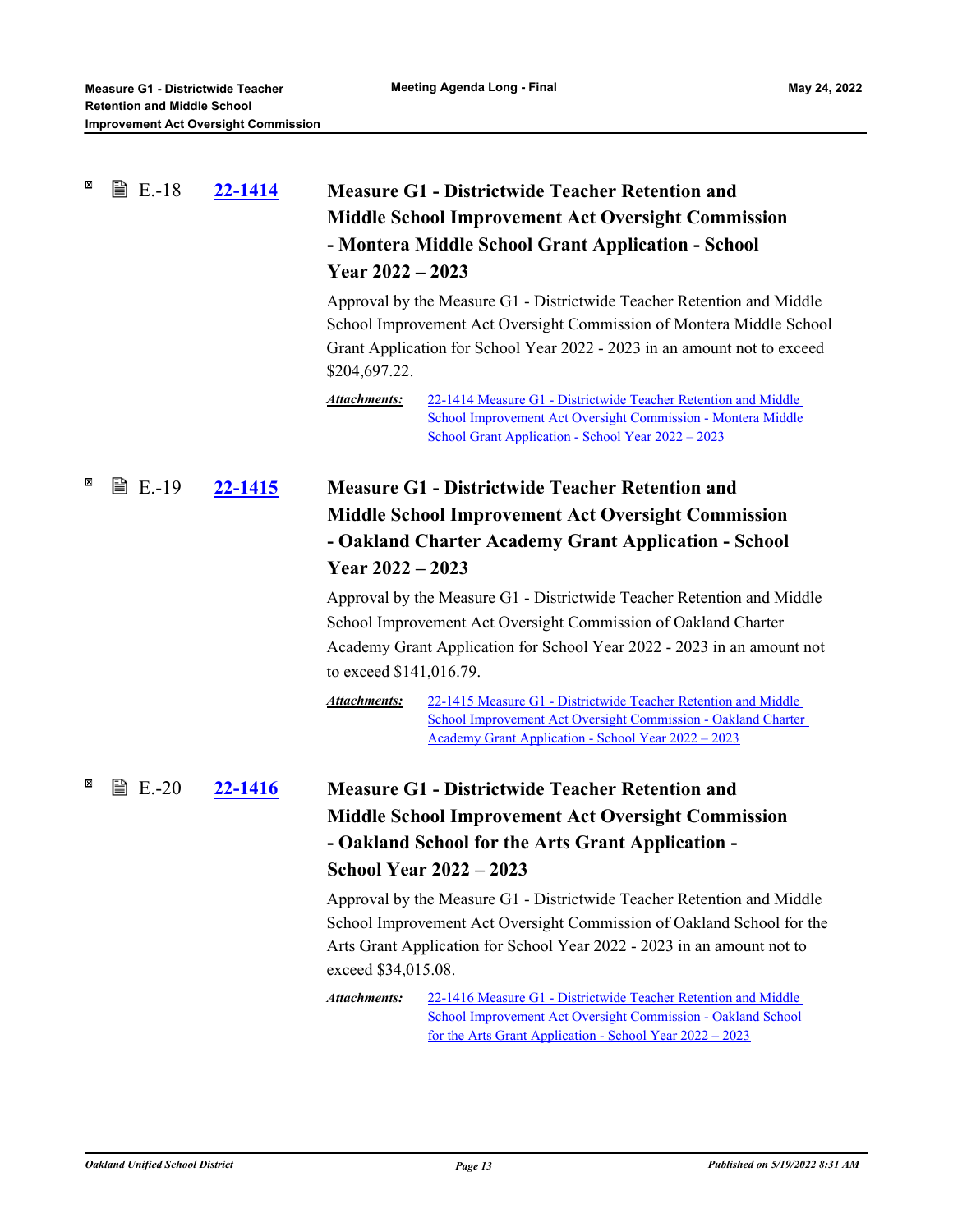| X | <b>■ E.-21</b> | 22-1417        | <b>Measure G1 - Districtwide Teacher Retention and</b><br><b>Middle School Improvement Act Oversight Commission</b><br>- Oakland Unity Middle School Grant Application -<br><b>School Year 2022 - 2023</b><br>Approval by the Measure G1 - Districtwide Teacher Retention and Middle<br>School Improvement Act Oversight Commission of Oakland Unity Middle<br>School Grant Application for School Year 2022 - 2023 in an amount not to<br>exceed \$60,897.73.<br>Attachments:<br>22-1417 Measure G1 - Districtwide Teacher Retention and Middle<br>School Improvement Act Oversight Commission - Oakland Unity<br>Middle School Grant Application - School Year 2022 - 2023                                 |
|---|----------------|----------------|--------------------------------------------------------------------------------------------------------------------------------------------------------------------------------------------------------------------------------------------------------------------------------------------------------------------------------------------------------------------------------------------------------------------------------------------------------------------------------------------------------------------------------------------------------------------------------------------------------------------------------------------------------------------------------------------------------------|
| × | <b>■ E.-22</b> | 22-1418        | <b>Measure G1 - Districtwide Teacher Retention and</b><br><b>Middle School Improvement Act Oversight Commission</b><br>- Roosevelt Middle School Grant Application - School<br>Year $2022 - 2023$<br>Approval by the Measure G1 - Districtwide Teacher Retention and Middle                                                                                                                                                                                                                                                                                                                                                                                                                                  |
|   |                |                | School Improvement Act Oversight Commission of Roosevelt Middle<br>School Grant Application for School Year 2022 - 2023 in an amount not to<br>exceed \$335,977.20.<br><b>Attachments:</b><br>22-1418 Measure G1 - Districtwide Teacher Retention and Middle<br>School Improvement Act Oversight Commission - Roosevelt Middle<br>School Grant Application - School Year 2022 - 2023                                                                                                                                                                                                                                                                                                                         |
| × | <b>■ E.-23</b> | <u>22-1419</u> | <b>Measure G1 - Districtwide Teacher Retention and</b><br><b>Middle School Improvement Act Oversight Commission</b><br>- Urban Promise Academy Middle School Grant<br><b>Application - School Year 2022 - 2023</b><br>Approval by the Measure G1 - Districtwide Teacher Retention and Middle<br>School Improvement Act Oversight Commission of Urban Promise<br>Academy Middle School Grant Application for School Year 2022 - 2023 in<br>an amount not to exceed \$224,606.98.<br><b>Attachments:</b><br>22-1419 Measure G1 - Districtwide Teacher Retention and Middle<br>School Improvement Act Oversight Commission - Urban Promise<br>Academy Middle School Grant Application - School Year 2022 - 2023 |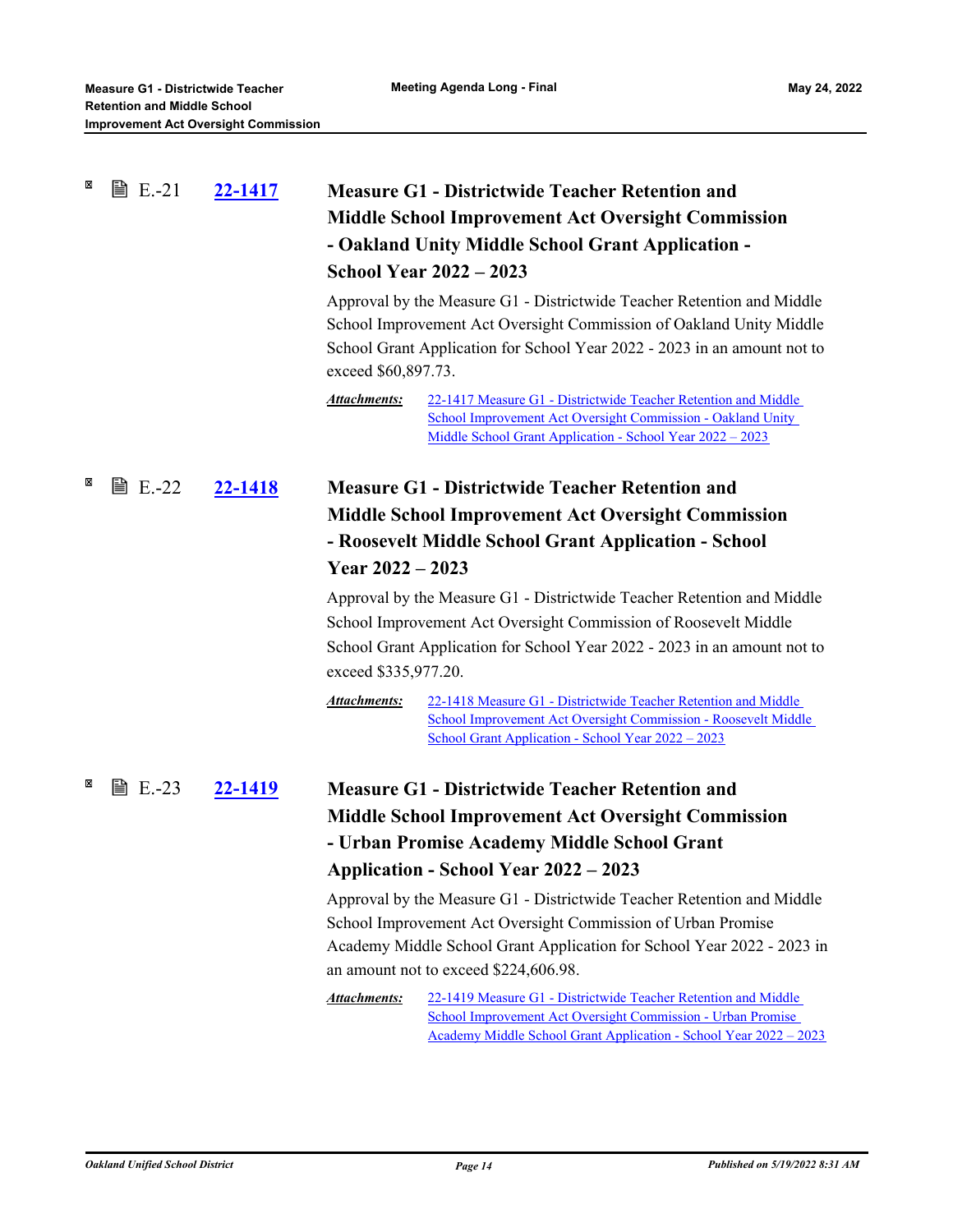| × | <b>■ E.-24</b> | 22-1420 | <b>Measure G1 - Districtwide Teacher Retention and</b><br><b>Middle School Improvement Act Oversight Commission</b><br>- West Oakland Middle School Grant Application -<br><b>School Year 2022 - 2023</b> |                                                                                                                                                                                                                          |
|---|----------------|---------|-----------------------------------------------------------------------------------------------------------------------------------------------------------------------------------------------------------|--------------------------------------------------------------------------------------------------------------------------------------------------------------------------------------------------------------------------|
|   |                |         | exceed \$111,370.20.                                                                                                                                                                                      | Approval by the Measure G1 - Districtwide Teacher Retention and Middle<br>School Improvement Act Oversight Commission of West Oakland Middle<br>School Grant Application for School Year 2022 - 2023 in an amount not to |
|   |                |         | Attachments:                                                                                                                                                                                              | 22-1420 Measure G1 - Districtwide Teacher Retention and Middle<br>School Improvement Act Oversight Commission - West Oakland<br>Middle School Grant Application - School Year 2022 - 2023                                |
| × | <b>■ E.-25</b> | 22-1421 | <b>Measure G1 - Districtwide Teacher Retention and</b><br><b>Middle School Improvement Act Oversight Commission</b><br>- Westlake Middle School Grant Application - School<br>Year $2022 - 2023$          |                                                                                                                                                                                                                          |
|   |                |         | exceed \$158,033.70.                                                                                                                                                                                      | Approval by the Measure G1 - Districtwide Teacher Retention and Middle<br>School Improvement Act Oversight Commission of Westlake Middle<br>School Grant Application for School Year 2022 - 2023 in an amount not to     |
|   |                |         | <b>Attachments:</b>                                                                                                                                                                                       | 22-1421 Measure G1 - Districtwide Teacher Retention and Middle<br>School Improvement Act Oversight Commission - Westlake Middle<br><u> School Grant Application - School Year 2022 – 2023</u>                            |

# **F. Unfinished Business**

*None*

# **G. New Business**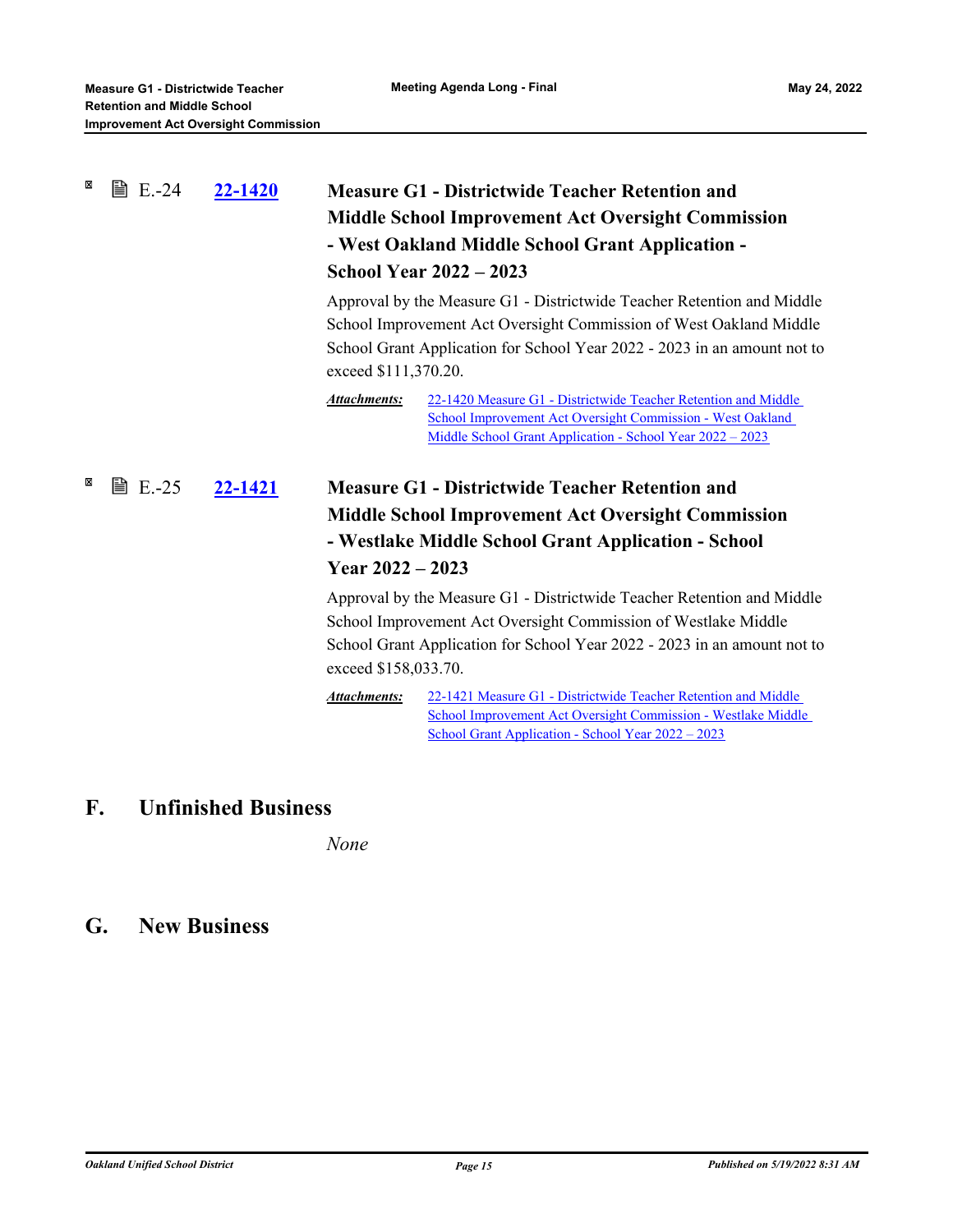#### X **A** G.-1 **[22-1422](http://ousd.legistar.com/gateway.aspx?m=l&id=/matter.aspx?key=55716) Measure G1 - Districtwide Teacher Retention and Middle School Improvement Act Oversight Commission - Measure G1 Allocation Amendment - 2022 2023**

Approval by the Measure G1 - Districtwide Teacher Retention and Middle School Improvement Act Oversight Commission of an amendment to the Measure G1 Allocation for School Sites 2022 - 2023 (File ID No. 22-0595, approved by Commission on 4/12/22) repealing total allocation to the following schools:

- La Escuelita  $$52,885.30$
- Parker K8 \$47,285.68
- Community Day \$4,977.44

pursuant to the Board's decision to close these schools effective June 30, 2022, and approval of an appropriation of Measure G1 Funds to:

- Sojouner Truth Independent Study School \$84,109.30 for the 2022 - 2023 school year.
- [22-1422 Measure G1 Districtwide Teacher Retention and Middle](http://ousd.legistar.com/gateway.aspx?M=F&ID=104583.pdf) School Improvement Act Oversight Commission - Measure G1 Allocation Amendment - 2022 2023 [22-1422 Measure G1 - Districtwide Teacher Retention and Middle](https://ousd.legistar.com/LegislationDetail.aspx?ID=5539967&GUID=6AE0C85E-47DF-4A59-8623-FA01F964186A&Options=ID|Text|&Search=22-0595) School Improvement Act Oversight Commission - Measure G1 Allocation Amendment - 2022 2023 - File No. 22-0595 (4.12.22) *Attachments:*